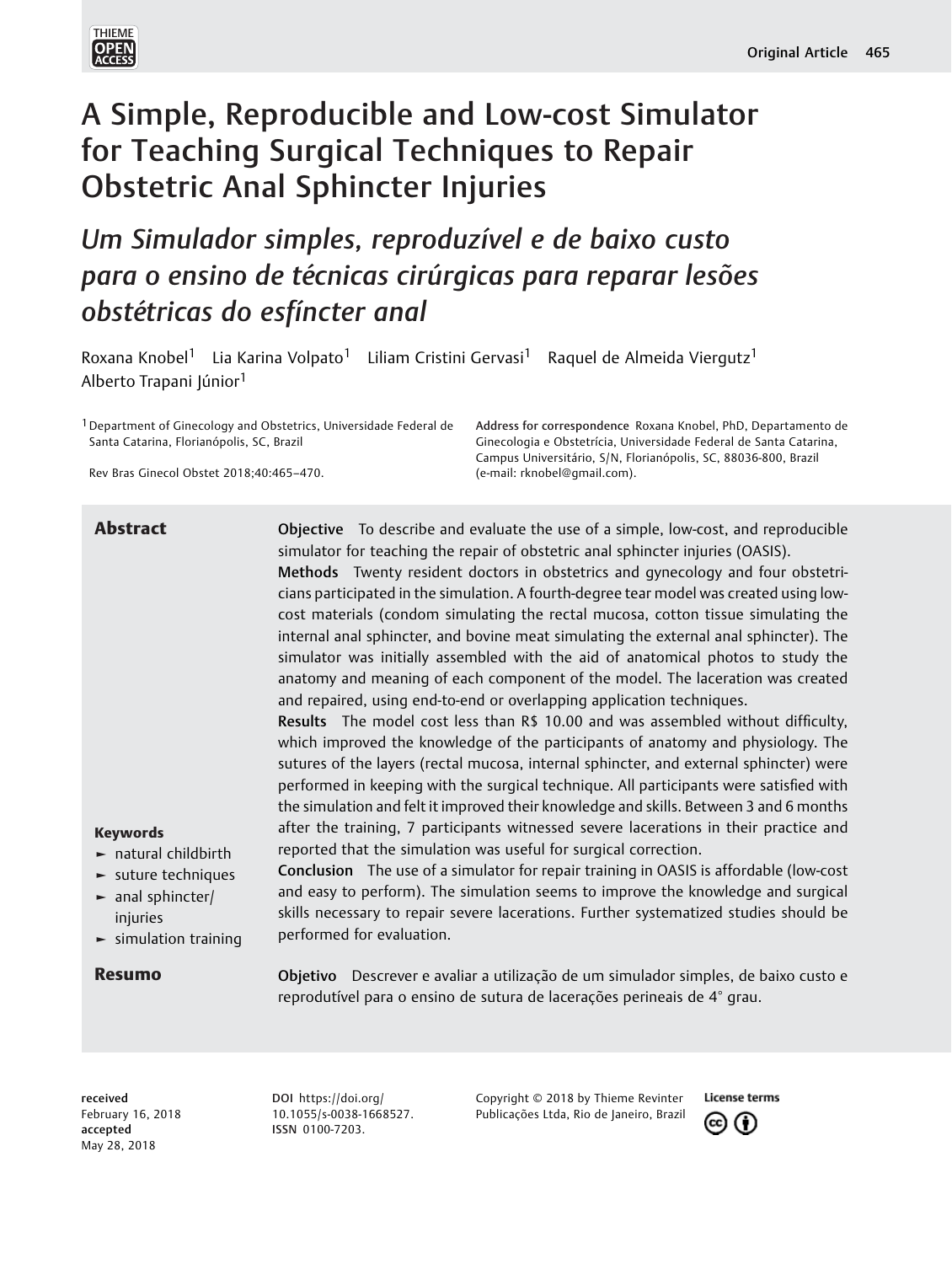Métodos Participaram da simulação 20 residentes de ginecologia e obstetrícia e quatro profissionais especialistas. Um modelo de laceração de 4° grau foi criado com materiais de baixo custo (preservativo simulando a mucosa retal, tecido de algodão simulando o esfíncter anal interno e carne bovina simulando o esfíncter anal externo). O simulador foi inicialmente montado com ajuda de fotos anatômicas, para estudar a anatomia e o significado de cada componente do modelo. A laceração foi criada e suturada, utilizando técnicas de borda a borda e de sobreposição do esfíncter anal. Resultados O modelo custou menos de R\$ 10,00 e foi montado sem dificuldade, aprimorando os conhecimentos dos participantes sobre anatomia e fisiologia. As suturas das camadas (mucosa retal, esfíncter interno e esfíncter externo) foram realizadas seguindo a técnica cirúrgica. Todos os participantes ficaram satisfeitos com a simulação e consideraram que esta melhorou seus conhecimentos e habilidades. Entre 3 a 6 meses após o treinamento, 7 participantes presenciaram em sua prática lacerações graves e relataram que a simulação foi útil para a correção cirúrgica. Conclusão A utilização de um simulador para treinamento de sutura de lacerações obstétricas graves é acessível (baixo custo e fácil execução). A simulação parece aprimorar conhecimentos e habilidades cirúrgicas para sutura de lacerações graves. Mais estudos sistematizados devem ser realizados para avaliação.

### Palavras-chave

- ► parto natural
- ► técnicas de sutura
- ► esfíncter anal/ lesões
- ► treinamento de simulação

## Introduction

Severe perineal laceration involving the anal sphincter is an important complication of vaginal delivery. Its incidence is used as a safety marker in childbirth, and it can be used to evaluate an institution or region. $1-3$  The reported incidence varies according to hospital, country, obstetric practice, and diagnosis, ranging from 1.2 to 6% of births. $3-5$ 

An obstetrician should be able to diagnosis and adequately correct obstetric anal sphincter injuries (OASIS).<sup>6,7</sup> However, there are few training opportunities for resident doctors to practice surgical skills in vivo, and there is a lack of knowledge regarding the recognition and repair of OASIS.<sup>8</sup> Considering that the procedure has a learning curve, $9$  and lacerations corrected by experienced obstetricians or specialized surgeons are more likely to have a proper result, $<sup>7</sup>$  the importance of</sup> training in this repair stands out.

The use of simulators and simulation environments for teaching health professionals is well established.<sup>9-12</sup> They replicate a clinical scenario, with a controlled situation, allowing a detailed observation of the students in action, with feedback and the possibility of several repetitions without any harm to patients.<sup>9,10</sup>

Overall, the quality of the evidence about simulation-based learning (SBL) is low, but it suggests that the method is effective and leads to better and longer-lasting results compared with traditional teaching.<sup>11,13</sup> In surgical training, for instance, it may reduce costs and improve clinical outcomes.<sup>9,14</sup>

While simulated environments and high-fidelity simulators have proved to be useful, there are barriers to their use in teaching, mainly concerning their cost.<sup>9,10,15</sup> There is no evidence that a hyper-reality simulator improves the learning of participants.<sup>16</sup> Therefore, low-cost simulators can be effective in the teaching and learning process,  $9,14$  with characteristics demonstrated even in obstetric situations.<sup>9,15,17</sup> Several simulators aimed to improve surgical skills in the repair of vaginal lacerations and OASISwere described, all with positive results.9,18–<sup>22</sup>

The objective of the present study was to describe and evaluate a simple, low-cost and reproducible simulator, adapted to the Brazilian reality, for teaching OASIS repair.

## Methods

This is an observational qualitative-quantitative research. The research is part of the project "handmade simulators for teaching in obstetrics", which was developed by the authors and seeks to create, discover, compile, and disseminate the possibilities of using simulators and accessible simulations ([http://saudesimuladores.paginas.ufsc.br/\)](http://saudesimuladores.paginas.ufsc.br/).

The simulations took place in classrooms of two public hospitals with medical residents, both located in the southern region of Brazil. They lasted approximately 2 hours each and were done through classes and clinical discussions with residents during the year of 2017. Participants included gynecology and obstetrics residents and experts in the area. There were  $\sim$  12 participants per simulation, and some respondents did the simulation twice. The criteria for participating in the study were: being a gynecologist and obstetrician resident or expert, participating in the simulation and agreeing to complete the questionnaire, and signing the informed consent form.

The simulation model was created based on existing models.<sup>9,22</sup> To assemble the simulator, anatomical photos were used to determine the anatomical structures and the function of each component of the model. The material needed for the assembly included: chocolate bar or similar; condom (preferably without lubricant); 15 cm  $\times$  10 cm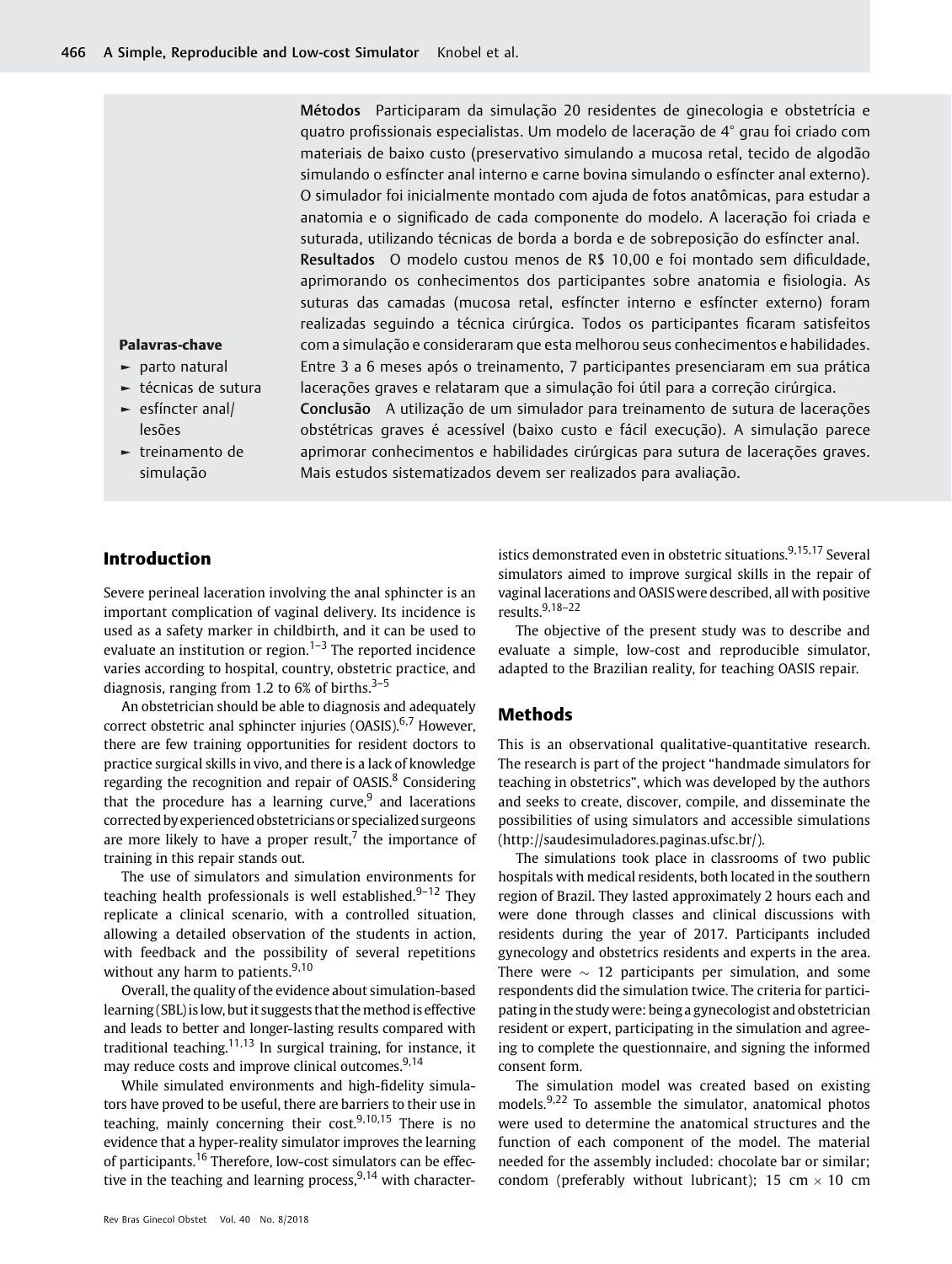

Fig. 1 Material used for simulator assembly and simulated laceration repair - Chocolate bar, condom, 15 cm  $\times$  10 cm cotton cloth flap, beef strips  $\sim$  1 cm  $\times$  1 cm  $\times$  8 cm, surgical material (tweezers, needle holder, scissors, Allis clamp) and suture.

cotton cloth flap; beef strips of  $\sim 1$  cm  $\times 1$  cm  $\times 8$  cm; surgical material (tweezers, needle holder, scissors, Allis clamp) and suture ( $\blacktriangleright$ Fig. 1). The beef was fat-free and had the longest fibers running longitudinally to simulate the sphincter fibers.

A condom with a chocolate bar inserted in it represented the rectal mucosa and the intestinal contents (necessary to give volume to the model). The internal anal sphincter is a bright, fibrous structure that, when completely torn, generally retracts laterally. Suturing this structure separately from the external anal sphincter improves the posterior results,5,23 so it was decided to include it in the simulation, represented by a flap of cotton cloth. The beef strip represented the external anal sphincter. After assembling the model, a laceration was created (►Fig. 2).

The practical aspects of diagnosing and suturing severe lacerations include the need to evaluate the sphincter and the rectal mucosa after the delivery, adequate anesthesia, positioning of the patient, illumination, a good surgical field, and antisepsis. $23-25$  The most appropriate wires for each anatomical layer were presented. The torn anal mucosa is repaired using a continuous (nonlocking) 3-0 or 4-0 braided polyglactin on a tapered needle; a monofilament suture such as poliglecaprone 25 is also acceptable. The internal anal sphincter should be properly identified and repaired as a separate layer (►Fig. 3) using a continuous 3-0 polyglactin suture or a 3-0 monofilament synthetic suture (for example, poliglecaprone 25) on a tapered needle.<sup>24,25</sup> The external anal sphincter was sutured with end-to-end techniques or overlapping plication (►Fig. 4) using interrupted or figureof-eight sutures; 2-0 or 3-0 polydioxanone or 2-0 polyglactin suture on a tapered needle. $24,25$  In the simulation, to reduce costs, yarns that were past due or cheaper, such as catgut, were used.



Fig. 2 Representation of the severe perineal laceration in the simulator.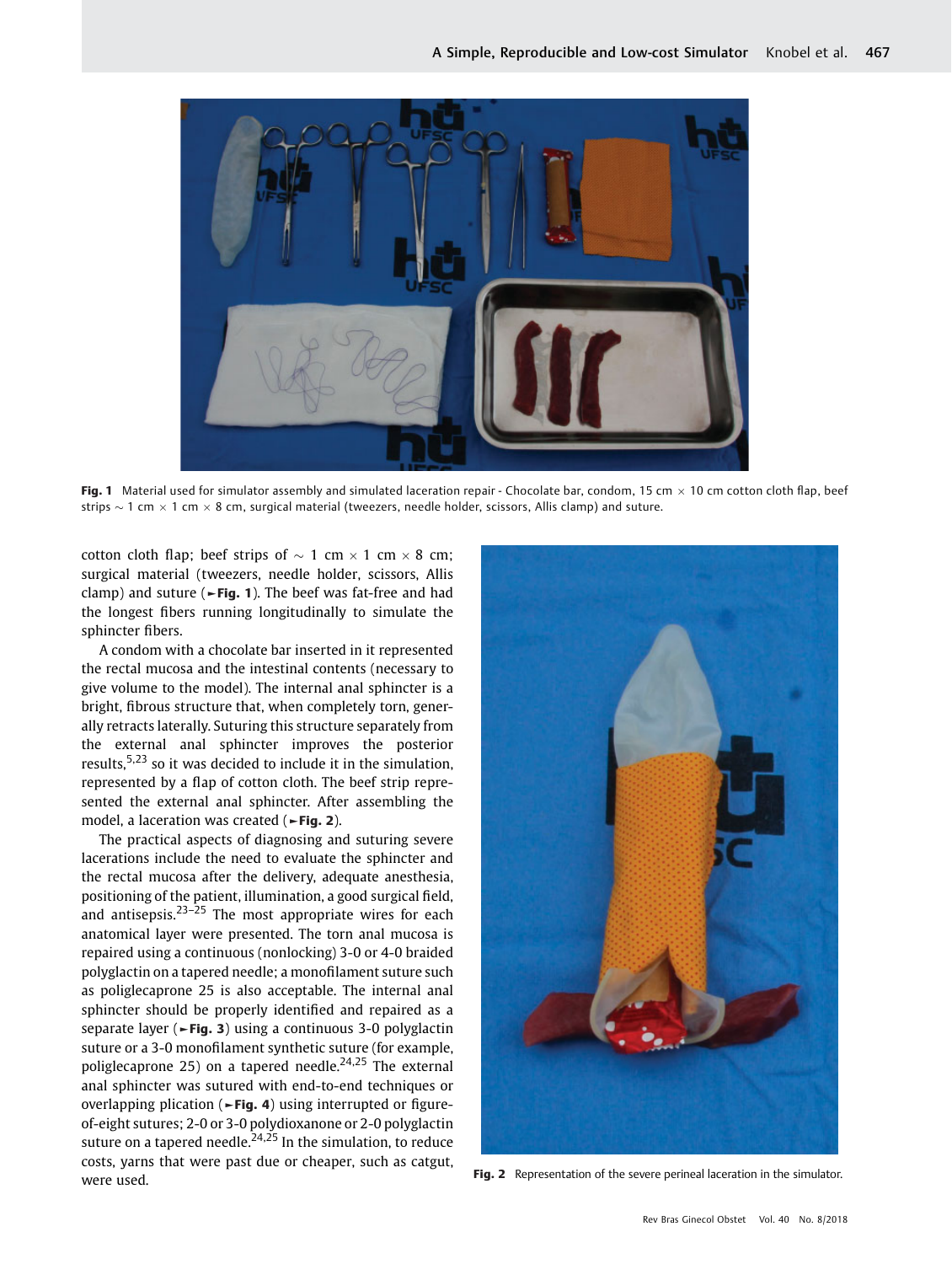

Fig. 3 Representation of the rectal mucosa and the internal anal sphincter sutured with a simple continuous suture.



Fig. 4 Representation of the external anal sphincter repair: overlapping plication.

All the participants answered a questionnaire three to six months after the simulation. The questionnaire sought to evaluate the experience, satisfaction, and learning with the simulator and to determine if the participants had encountered any cases of severe perineal laceration after the simulation and whether they had noticed changes in their surgical performance.

The quantitative variables were analyzed with descriptive statistics, and the qualitative variables were categorized according to their content. The local ethics committee approved the research project.

# Results

The simulator was created at a cost of approximately R \$10.00. Twenty resident doctors and four expert obstetricians participated in the simulations. Only one resident who participated did not respond to the questionnaire. The mean age of the participants was 30.83 years old (standard deviation  $[SD] = 6.99$ ), and the time since graduation in medicine was 4.5 years (SD  $=$  5.64). Among the participants, five were in the first year of residence; seven were in the second; and eight were in the third. The time of experience of the experts varied between 10 and 20 years at the time of the simulation.

All the participants were satisfied with the training and considered that the simulation improved their knowledge and skills for correction of severe perineal lacerations. In the open questions, greater security and confidence in the case of necessity to perform the suture were themost cited categories.

The majority (78%) of the participants considered that the simulator was effective in replicating the anatomical structures, with inherent limitations to the model.

- "The thickness of the layers is very reliable and simulates the technical difficulties of the actual tear." (Expert 3)
- "It allows visualizing the anatomy, mainly the texture/ thickness of the external anal sphincter." (Resident 14)
- "I have done training with 100% synthetic material, and this is closer to reality." (Resident 8)
- "It is very difficult to simulate the anatomy; the model is very simplified." (Resident 4)
- The majority (69%) of the participants also considered that they were not immersed in the experience (as if it were a real service).
- "The class was relaxed; we played, made mistakes, and we did it again. In practice, nervousness and responsibility weigh heavily on the procedure." (Resident 18)
- "Remember step-by-step in case of necessity, but far from being a real situation." (Resident 3).

►Table 1 shows the self-evaluation of the participants regarding their preparedness to repair OASIS before and after the simulation.

Four resident doctors attended cases of severe perineal rupture after participating in the simulation and considered that the training helped them remain calm and know how to proceed, in addition to having improved their surgical skills. Of the four experts, three attended serious lacerations after participating in the simulation and also considered that they were more confident and calmer when performing the procedure.

- "I felt more confident; I was able to better identify the structures involved." (Resident 5)
- "... the suture becomes more automatic." (Expert 1).

**Table 1** Self-evaluation of the participants of the simulation regarding their preparedness to suture a severe laceration

| Do you feel ready to<br>repair OASIS? | <b>Before</b><br>simulation | After<br>simulation |
|---------------------------------------|-----------------------------|---------------------|
|                                       | n(%)                        | n(%)                |
| No                                    | 14 (60.87)                  | 1(4.35)             |
| Partially                             | 5(21.74)                    | 7(30.43)            |
| Yes                                   | 4 (17.39)                   | 15 (65.22)          |

 $p < 0.05$ .

Abbreviation: OASIS, obstetric anal sphincter injuries.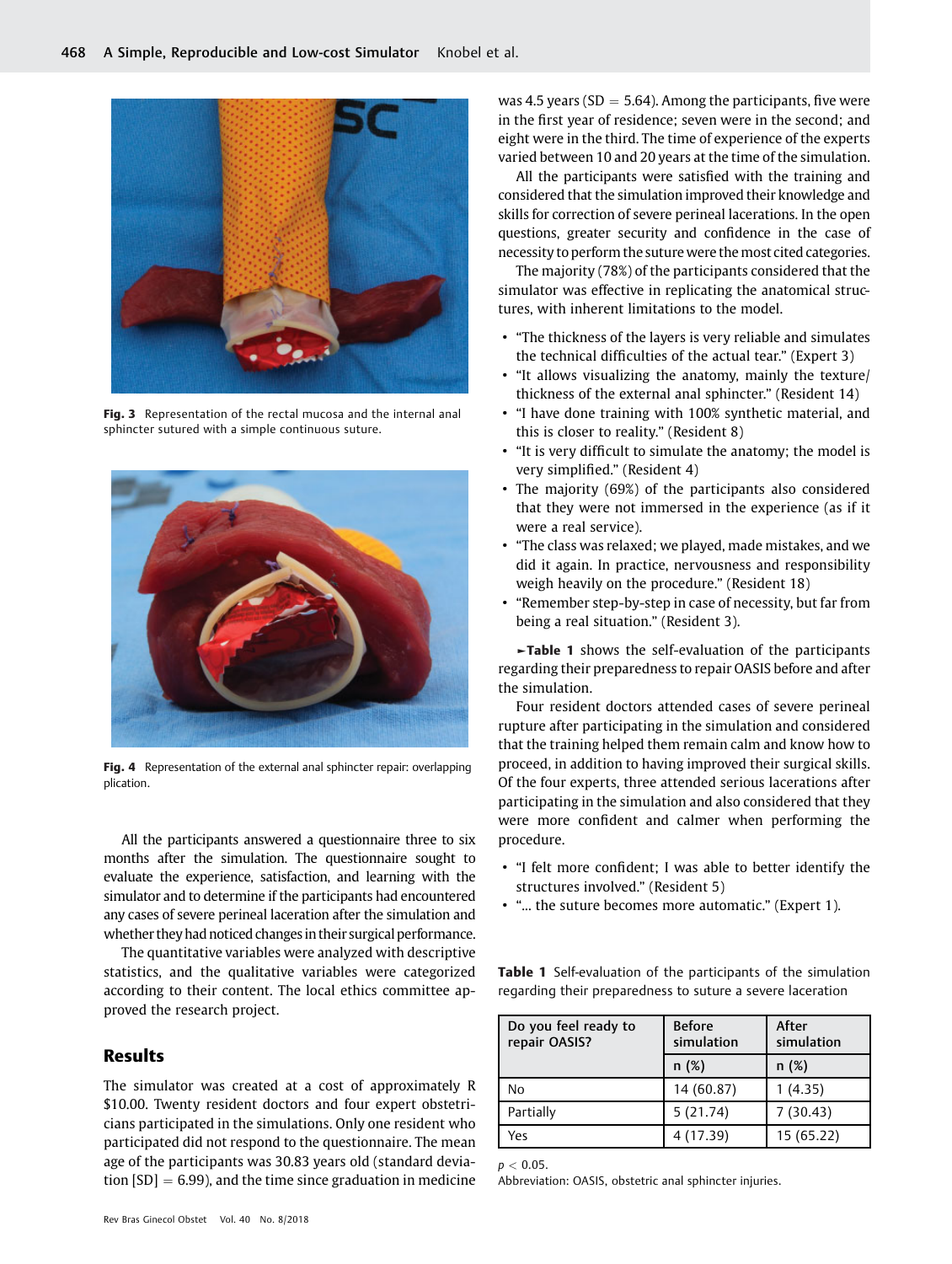# Discussion

There are several models for training the repair of severe perineal lacerations, the most described being synthetic,  $8,26$ or pigs' or goats' anal sphincter. $8,18$  In addition, some authors describe the use of a set with cattle' or pork' tongue with other meats or coupled with synthetic material.<sup>19,21</sup> The simulation of the internal anal sphincter is not performed in most models of this type.9,22 In the model used in the present study, the anal sphincter was simulated using a flap of cotton cloth.

There is no need for the simulation to be ultra-realistic; a more simplified scenario can achieve the same objectives andis more accessible and reproducible at low cost.<sup>10,21</sup> In the present case, the model is simple, affordable, and achieves the objectives (to improve the knowledge and skills for suturing severe perineal laceration). However, it was not possible to accurately reproduce the anatomy, which other models do more effectively (such as the use of goat or pig anal sphincter).  $8,18$  Regardless, no model reproduces the human anatomy perfectly.<sup>18</sup>

The format of the simulation (limited time in a classroom, several people training at the same time) did not allow an immersion in the experience; the students did not feel the simulation as real. Although the immersion in the simulation is important in some contexts (emergencies, teamwork),  $9,10$ other studies on suture of severe lacerations do not mention immersion as a variable, probably because the focus is a specific surgical skill. Other formats that simulate the surgical environment or have separate stations can help to improve the experience in this regard.

The improvement in surgical skills was achieved and assessed only by the self-evaluation of the participants, a method also used in other researches.<sup>19,21</sup> In other studies, there was an improvement of skills, and the evaluation was done objectively with tests and/or objective structured assessment of technical skills (OSATS).<sup>8,19,21,26</sup>

A simple, accessible, and easily reproducible simulator for suture training for severe perineal laceration repair was created and used. All the participants enjoyed the simulation and assessed that their knowledge and skills improved. At least seven of the participants had to attend serious lacerations after participating in the simulation and reported feeling more confident and secure. Improved self-confidence to care for a case is described in other studies.<sup>8,19,21,26</sup> It is believed that, because of the simplicity of the simulator, it can be widely replicated. The training can be done by more obstetricians and resident doctors, improving the results of corrections of severe perineal lacerations.

The simulation was done in class time, with no need for a specific environment, which on the one hand is a disadvantage, since it did not allow students to immerse in the simulation. On the other hand, it can be seen as an advantage, since it can be done in all institutions, without the need of more a complex preparation.

The present study has some limitations. Only the apprentices themselves evaluated the knowledge and skills acquired in a single moment. The teachers who guided the simulation belong to the institution and are known to the resident doctors. Although the questionnaires are anonymous, there may be a courtesy bias in the answers. For future investigations, a pre- and postsimulation evaluation is suggested, either with a theoretical test or with an OSATS and evaluation sometime later, to evaluate the retention of knowledge. It was possible, however, to notice changes in the behavior of the learners (level 3 on the Kirkpartick scale, defined as behavioral changes in the work environment attributed to the learning opportunity). $27$ 

## Conclusion

The use of a simulator for OASIS repair is affordable (low-cost and easy to perform) and can be an alternative for resident doctors and expert training. The simulation seems to improve the knowledge and surgical skills to suture severe lacerations. Further systematized studies should be performed for evaluation.

#### Contributions

Roxana Knobel: Dr. Knobel worked on the conceptualization and design of the study, data collection, data analysis, drafted the initial manuscript, and critically reviewed and revised the manuscript, and approved the final manuscript as submitted. Lia Karina Volpato: Dr. Volpato worked on the conceptualization and design of the study, data analysis, critically reviewed the manuscript, and approved the final manuscript as submitted. Liliam Cristini Gervasi: Dr. Gervasi worked on data collection, critically reviewed the manuscript, and approved the final manuscript as submitted. Raquel de Almeida Viergutz: worked on the design of the study, data collection, data analysis, approved the final manuscript as submitted. Alberto Trapani Jr: Dr. Trapani revised the manuscript, and approved the final manuscript as submitted. All authors have made substantive contributions to this manuscript, and all have reviewed the final paper prior to its submission.

Conflicts of Interest None to declare.

#### References

- 1 National Health Service. Maternity Safety Thermometer. London: NHS; 2016
- 2 Salgado HO, Souza JP, Sandall J, Diniz CSG. Patient safety in maternity care in Brazil: the maternity safety thermometer as a tool to improve the quality of care. Rev Bras Ginecol Obstet 2017; 39(05):199–201. Doi: 10.1055/s-0037-1602704
- 3 Andersson CB, Flems C, Kesmodel US. The Danish National Quality Database for Births. Clin Epidemiol 2016;8:595–599. Doi: 10.2147/ CLEP.S99492
- 4 McPherson KC, Beggs AD, Sultan AH, Thakar R. Can the risk of obstetric anal sphincter injuries (OASIs) be predicted using a riskscoring system? BMC Res Notes 2014;7:471. Doi: 10.1186/1756- 0500-7-471
- 5 Temtanakitpaisan T, Bunyacejchevin S, Koyama M. Obstetrics anal sphincter injury and repair technique: a review. J Obstet Gynaecol Res 2015;41(03):329–333. Doi: 10.1111/jog.12630
- 6 Federação Brasileira das Associações de Ginecologia e Obstetrícia. Matriz de Competências em Ginecologia e Obstetrícia: um Novo